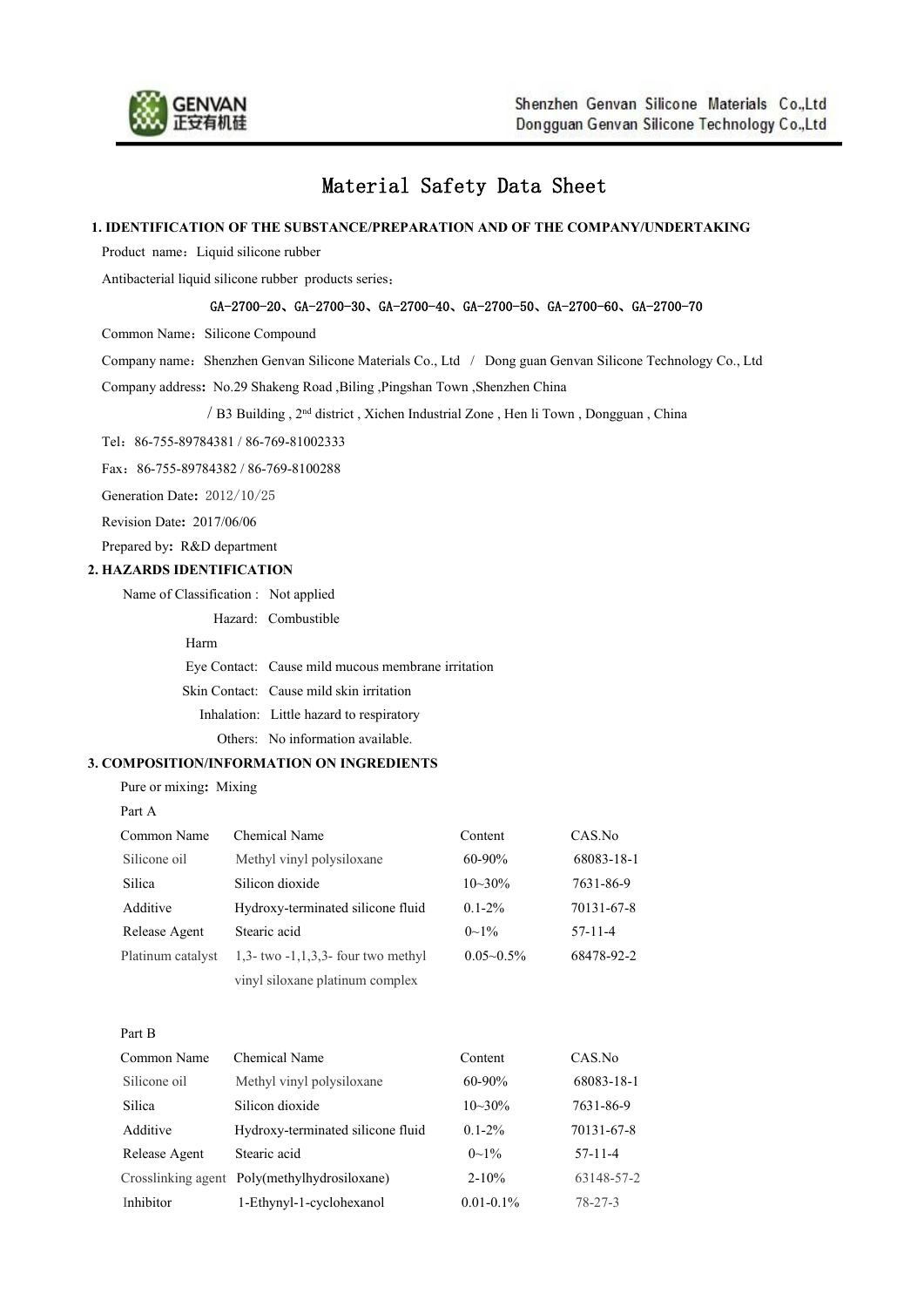

## **4. FIRST AID MEASURES**

Inhalation: If inhaled, move victim to fresh air and seek medical attention.

Skin contact: Wash off with soap and plenty of water.Get medical attention if symptoms occur.

Eye contact: In case of contact, immediately flush eyes with plenty of water for at least 15 minutes and get medical attention if irritation persists.

Ingestion: Induce vomiting immediately and call a physician.

## **5. FIRE-FIGHTING MEASURES**

Fire fighting procedure: Remove sources of combustible. Using fire-fighting media or water. The fire fighting should be done from the windward side, with suitable respiratory protective device, if necessary.

Extinguishing Media: Foam, carbon dioxide, powder, water spray

## **6. ACCIDENTAL RELEASE MEASURES**

Sweep up or vacuum up spillage and collect in suitable container for disposal.

# **7. HANDLING AND STORAGE**

Handling: It is strictly prohibited to fire when in handling. Storage: Storage in dark and cool place indoors, with container tightly closed

#### **8. EXPOSURE CONTROLS / PERSONAL PROTECTION**

Administrative exposure limit: Not applied Respiratory protection: Not applied

## **9. PHYSICAL AND CHEMICAL PROPERTIES**

Form: Solid Appearance: Translucent Odor: Slight smell Boiling point: No data Vapor tension: No data Volatility: None Melting Point: Not applied Flash point: Not applied Density: 1.05-1.24 (25℃) Solubility in water: Insoluble

## **10. STABILITY AND REACTIVITY**

Stability: Stable under recommended storage conditions.

Reactivity: The catalysis of strong acids or bases cause polymerization or decomposition.

#### **11. TOXICOLOGICAL INFORMATION**

Skin destruction property: No data available Skin irritation: No data available Eye irritation: No data available Sensitization property: No data available